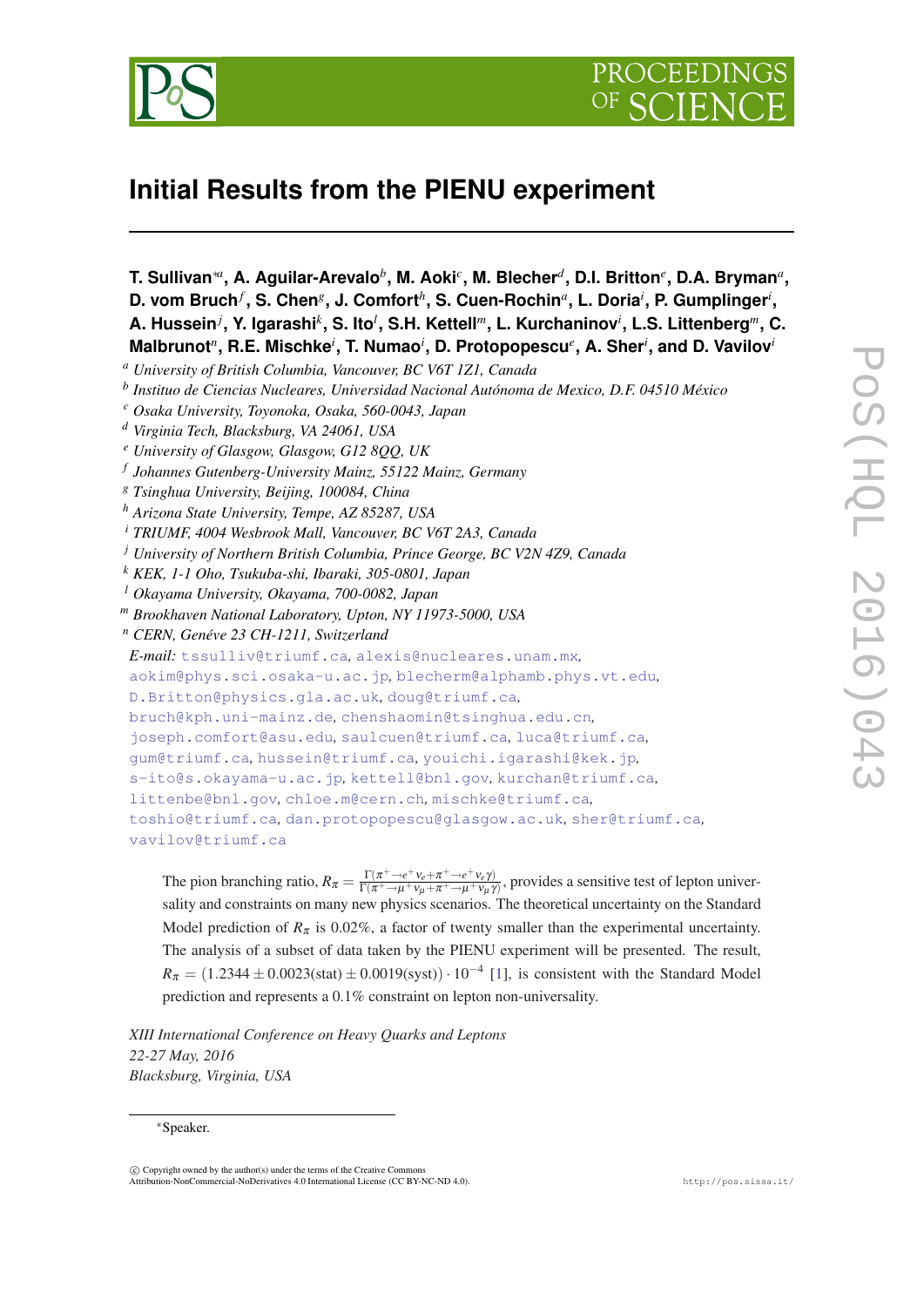## 1. Introduction

Precision tests of the Standard Model (SM) provide a complementary approach to high-energy experiments in the search for new physics, as they can often provide tight constraints on spe-cific extensions of the SM [\[2\]](#page-7-0). The  $\pi \rightarrow e\nu$  branching ratio has been calculated within the SM to the 10<sup>-4</sup> level; the latest theoretical prediction is  $R_{\pi} = (1.2352 \pm 0.0002) \cdot 10^{-4}$  $R_{\pi} = (1.2352 \pm 0.0002) \cdot 10^{-4}$  $R_{\pi} = (1.2352 \pm 0.0002) \cdot 10^{-4}$  [3] [\[4\]](#page-7-0). The most recent experimental values,  $R_{\pi} = (1.2265 \pm 0.0034 \text{(stat)} \pm 0.0044 \text{(syst)}) \cdot 10^{-4}$  [\[5\]](#page-7-0) and  $R_{\pi} =$  $(1.2346 \pm 0.0035 \text{(stat)} \pm 0.0036 \text{(syst)}) \cdot 10^{-4}$  $(1.2346 \pm 0.0035 \text{(stat)} \pm 0.0036 \text{(syst)}) \cdot 10^{-4}$  $(1.2346 \pm 0.0035 \text{(stat)} \pm 0.0036 \text{(syst)}) \cdot 10^{-4}$  [6], are much less precise, yet still constrain e- $\mu$  nonuniversality at the 0.2% level in charged-current weak interactions [[7](#page-7-0)].

The PIENU experiment at TRIUMF aims to measure  $R<sub>\pi</sub>$  to a precision of less than 0.1%. Presented here is an analysis of a data set collected in November 2010, containing slightly more than  $4\cdot10^5 \pi \rightarrow e\nu$  events after all selection cuts. The basic strategy of the experiment was to stop pions in an active plastic scintillator target and let them decay at rest. Almost always, the pion would then decay into a muon, which would also stop and decay via  $\mu^+ \to e^+ \nu_e \overline{\nu}_\mu$  within the pion stopping target. The positrons produced via this process were then distinguished from the rare  $\pi^+ \to e^+ \nu_e$ positrons by their energy and timing. The resulting statistical error was about 0.2%; many systematic effects were carefully studied, and the uncertainty was ultimately reduced to slightly below the statistical error.

#### 2. Detector

The PIENU detector [\[8\]](#page-7-0) sat at the end of the TRIUMF M13 beamline, which provided a  $75 \pm 0.5$ MeV/c pion beam [\[9\]](#page-7-0). A cross-sectional view of the top half of the detector is shown in Figure [1](#page-2-0). Initial beam tracking was provided by wire chambers WC1 and WC2 and silicon strip detectors S1 and S2; triggering and beam timing information came from the first three plastic scintillators, B1, B2, and B3, the pion stopping target.

Only events where the pion decayed at rest were included in the branching ratio calculation. The range of the 4.1 MeV muon arising from the  $\pi^+ \to \mu^+ \nu_\mu$  decay was insufficient to escape the target, so regardless of the decay mode undergone by the pion, a positron would emerge from the target. Only events where it entered the detector downstream of the target (relative to the beam direction) were recorded. This part of the detector consisted of another silicon strip detector S3, two more plastic scintillators T1 and T2, another wire chamber WC3, and finally the crystal array. WC3 and T2 were positioned very close to the front face of BINA, a large NaI(Tl) crystal that acted as an absorbtion calorimeter. BINA was surrounded by 97 smaller pure CsI crystals to capture electromagnetic shower leakage.

The positron track was obtained from S3 and WC3 and events outside a certain distance from the centre of WC3 were rejected in the analysis. This cut was nominally set at 60 mm; the stability of the branching ratio as this parameter was varied was an important systematic check.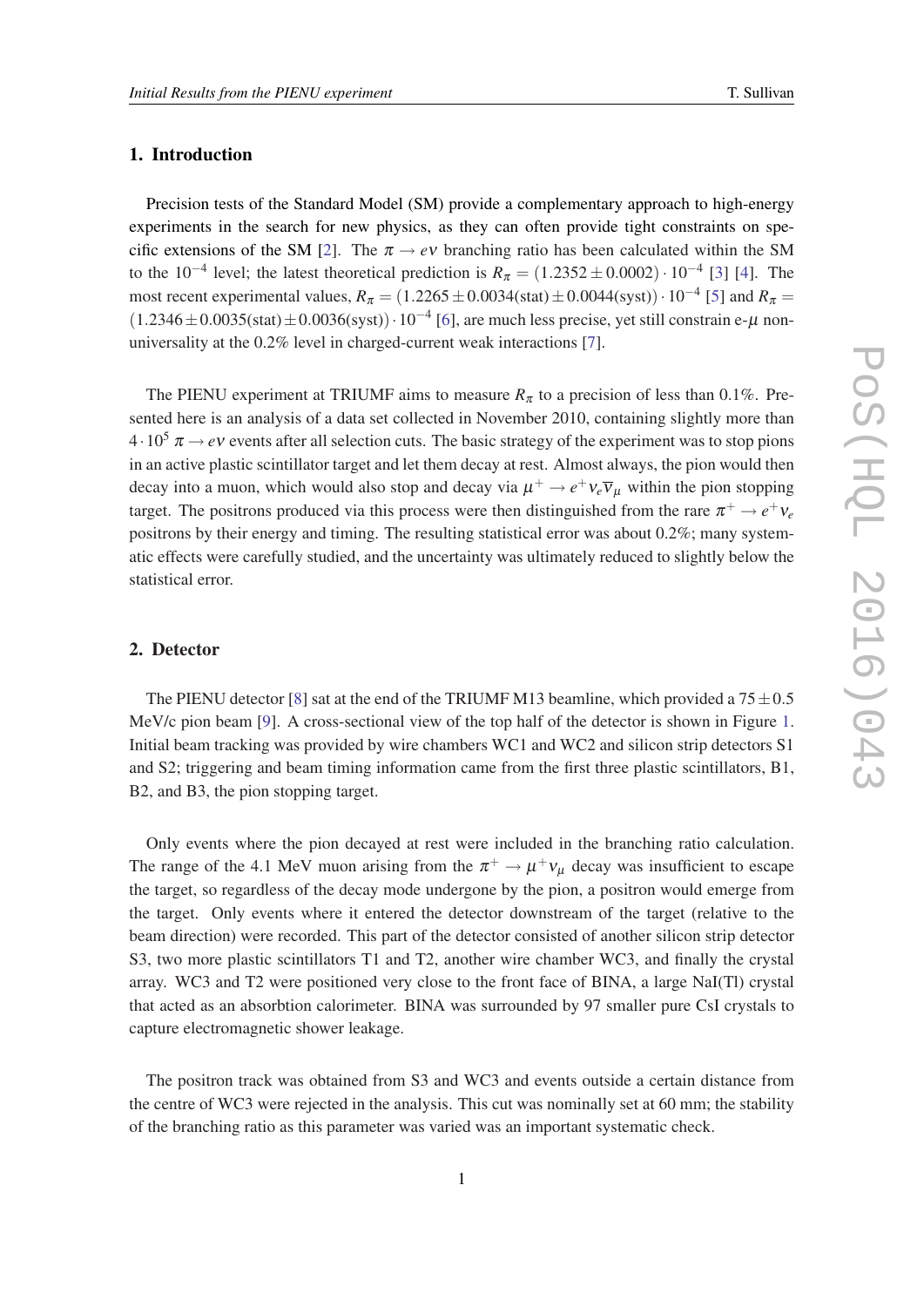

<span id="page-2-0"></span>

Figure 1: The PIENU Detector. See [[8\]](#page-7-0).

### 3. Time Spectrum Analysis

The branching ratio was obtained by dividing the events into high- and low-energy regions, according to an energy threshold *Ecut*, and simultaneously fitting the time spectra in the two regions. *Ecut* was typically set at 52 MeV. The pion decay is a two-body process, so the total energy of the decay positron is half the pion mass, 69.8 MeV. The muon decay, by comparison, is a three-body process, and the total energy of the decay positron follows the Michel distribution, between 0.5 and 52.8 MeV. Also, the pion lifetime is much shorter than the muon lifetime:  $\tau_{\pi} = 26.0$  ns, whereas  $\tau_{\mu} = 2.197 \mu s$ . The time of the event was obtained by fitting the waveforms in the T1 and B1 counters, giving the times of the positron and pion hits. The difference was taken as the decay time.

The time spectra, along with all the fit components, are shown in Figure [2.](#page-3-0) The component labelled L1 is the  $\pi \rightarrow \mu \rightarrow e$  signal, L2 describes pion decay-in-flight in the target, and L3 comes from events where a muon was present in the target prior to the pion, from a previous pion decay.

The high-energy spectrum is more complex. H1 is the  $\pi \rightarrow e$  signal and H4 is due to a  $\pi \rightarrow \mu \gamma$ decay followed by a  $\mu \rightarrow e$  decay; the rest are various pileup mechanisms. H2 and H3 are the same functions as L1 and L3, respectively, but promoted to the high-energy spectrum via energy resolution or time-independent pileup. H5 and H6 describe events where an additional muon was present in the target prior to the pion, and both the "old muon" and the muon from the primary pion decayed within the integration window of the calorimeter. The two components represent different event topologies which could pass the event selection cuts. Events with multiple hits in the T1 counter were excluded in the analysis. However, some solid angle existed for a decay positron to enter the calorimeter without passing through T1. H5 represents this type of events. Furthermore, if both positrons passed through T1 sufficiently close together in time, within about 15 ns, the two hits could not be resolved, and only one hit was recorded. H6 represents this type of events. Due to the similarity in shape between H5 and H6, the amplitudes were highly correlated. Rather than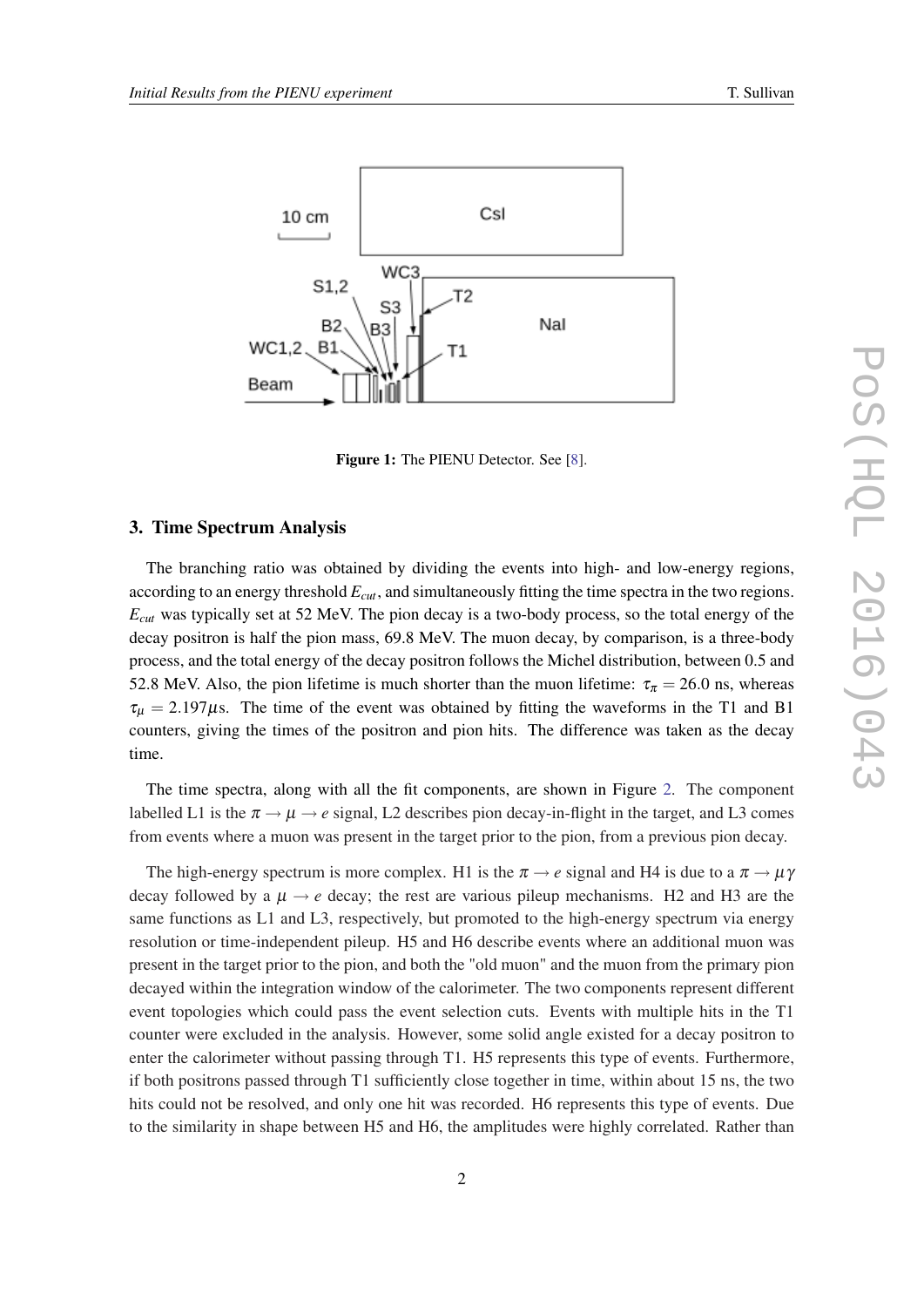<span id="page-3-0"></span>

Figure 2: Time spectra of positrons in (a) the low-energy and (b) the high-energy region. The red curve in the high-energy  $t < 0$  region is the sum of the two fit components in that region; the green curve, H1, in the high-energy t  $> 0$  region is the  $\pi \rightarrow e$  component; the black curve, H4, is due to the radiative  $\pi \rightarrow \mu \gamma$  decay; H2 and H3 are  $\pi \to \mu \to e$  events with neutral pileup; and H5 and H6 are  $\pi \to \mu \to e$  with muon pileup (see text).

fitting both simultaneously, the shape of the former was obtained from Monte Carlo simulation and the amplitude freed in the fit, whereas the amplitude of the latter was obtained by artificially enhancing this component in the fit and fixing its ratio to L3, the pure "old muon" pileup term.

A blinding factor was introduced during the analysis process to alter the ratio of  $\pi \rightarrow e$  and  $\pi \rightarrow \mu \rightarrow e$  events by an unknown random factor, uniformly distributed between  $\pm 1\%$ , prior to fitting. It was removed once the event selection cuts and fitting functions were finalized, and all systematic errors assigned.

Fitting these components gave a reduced  $\chi^2$  of 1.02 with 673 DOF. The result for the raw branching ratio, the ratio of the amplitude of the H1 component to the amplitude of the L1 component, was  $R_{\pi} = (1.1972 \pm 0.0022 \text{(stat)} \pm 0.0005 \text{(syst)}) \cdot 10^{-4}$  (after unblinding). The senstivity of  $R_{\pi}$  to the fitting functions and parameters was evaluated; the systematic errors are shown in Table 1.

| <b>Test</b>                | Systematic error $(10^{-4})$ |  |
|----------------------------|------------------------------|--|
| $\pi$ , $\mu$ lifetimes    | 0.0001                       |  |
| Other parameters           | 0.0003                       |  |
| <b>Excluded components</b> | 0.0005                       |  |

Table 1: Systematic errors of the raw branching ratio.

The pion and muon lifetimes were varied within their uncertainties, and also were freed in the fit; the branching ratio was stable and the lifetimes were consistent with their accepted values. The fixed amplitudes of H4 and H6 were varied, and a flat background was added to the fit. An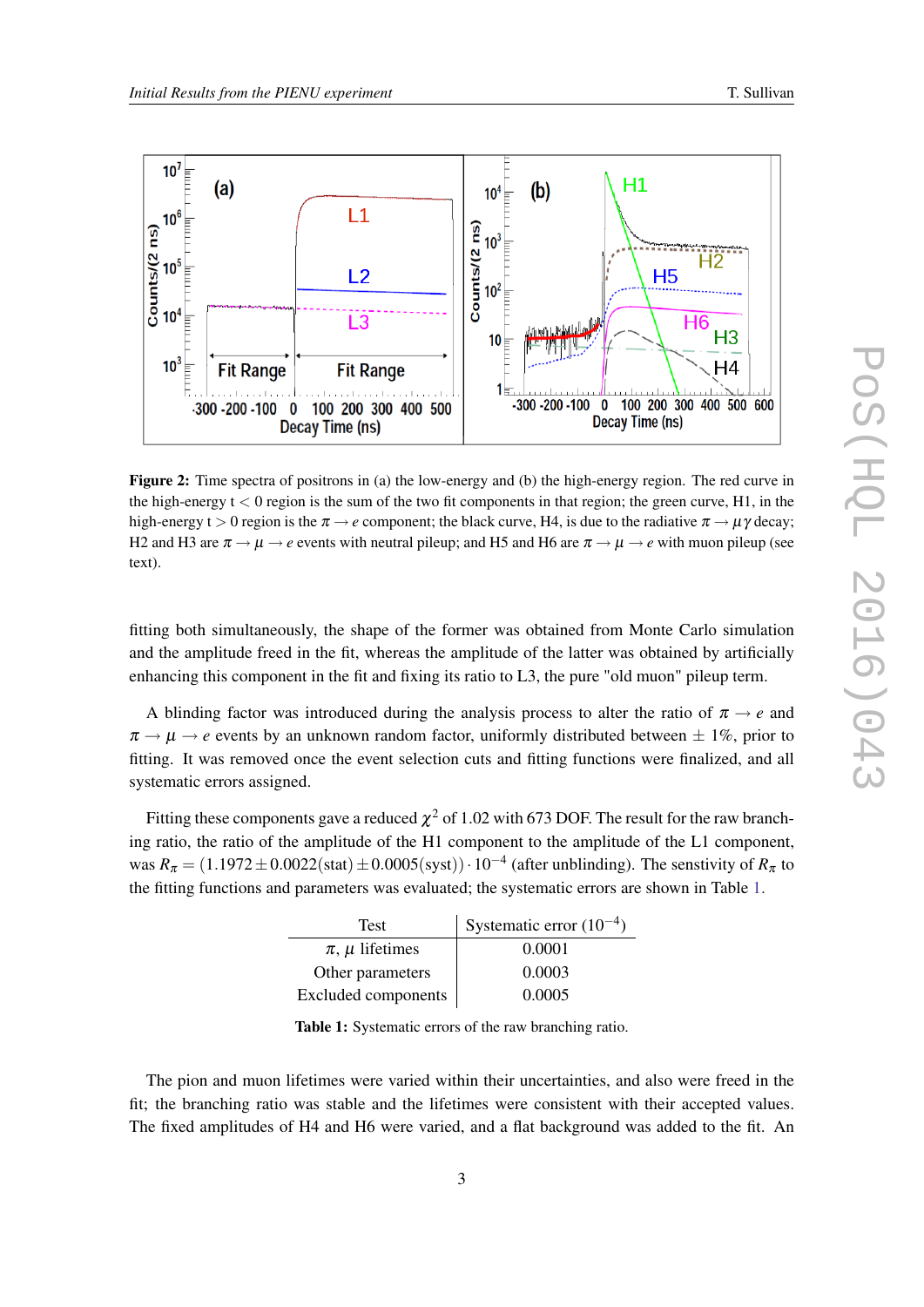exponential with half the muon lifetime was added as well; this type of distribution resulted in general from two muons being present in the detector simultaneously.

## 4. Corrections

The largest correction to the raw branching ratio came from the low-energy tail of the measured  $\pi \rightarrow e$  energy spectrum, which caused the measured energy in approximately 3% of such events to fall below *Ecut*. This component was too small to fit, so these events were lost to the branching ratio calculation; a correction therefore had to be applied.

Two independent approaches to obtaining the tail correction were used. The first used the measured energy spectrum itself, and attempted to suppress the background Michel events to a sufficient level that the low-energy tail of the  $\pi \rightarrow e$  events could be extracted. The energy deposited in the calorimeter, in the time range 5-35 ns after the pion stop, is shown in Figure 3, with a line at 52 MeV, the usual value of *Ecut*. Also shown is the measured energy with the additional suppression cuts applied. The  $\pi \rightarrow e$  tail is estimated by subtracting the known shape of the Michel background.



Figure 3: Measured energy spectra of positrons emerging 5-35 ns after the pion stop. The line represents the value of  $E_{cut}$ , and the shaded distribution has additional cuts applied to suppress  $\pi \rightarrow \mu \rightarrow e$  events.

The second method for obtaining the tail correction relied on injecting a 70 MeV positron beam into the crystal calorimeter at several angles to obtain the response function, then combining this with a Monte Carlo simulation of interactions in the plastic scintillators to get the full  $\pi \rightarrow e$  tail. Positron beam data were taken at 10 angles between the crystal axis and the beam; the highest angle was 47.7 degrees. A simulation was then performed of the same data-taking configuration, and the difference between the data and simulation was used to correct the simulated  $\pi \rightarrow e$  tail.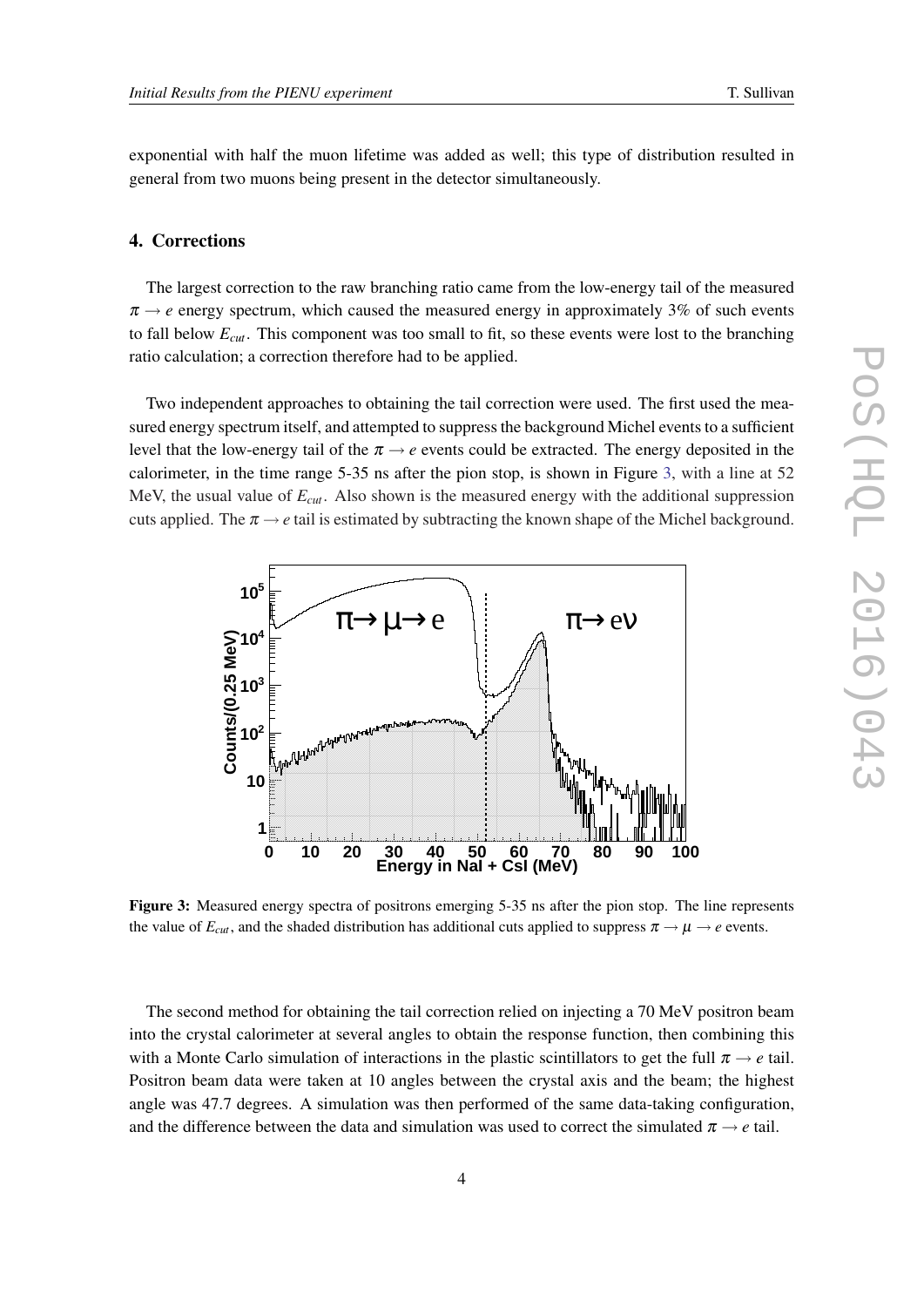The first method was regarded as giving a lower limit on the tail correction;  $\pi \rightarrow \mu \rightarrow e$  events could not be entirely suppressed in the measured energy spectrum, particularly events where either the pion or the muon decayed in flight, and the procedure for subtracting them to obtain the  $\pi \rightarrow e$ tail assumed the tail was zero at low energies, resulting in a slight oversubtraction. The second method, on the other hand, was regarded as giving an upper limit on the tail correction, since some contribution from positron scattering in the beamline could not be ruled out. The results of these two methods were combined to give a multiplicative correction of  $1.0316 \pm 0.0012$  on the raw branching ratio.

Three other small corrections were applied to take into account the effect of energy-dependent scattering on the acceptance for the two decay modes, energy-dependence of the measured decay time, and muon decay-in-flight in the target, but each of these corrections was more than an order of magnitude smaller than the tail correction. To verify the corrections and fitting procedure, the stability of the corrected branching ratio against the variation of three experimental parameters was checked: the time window used to reject events with extra hits, *Ecut*, and the maximum allowed distance between the reconstructed positron track and the centre of WC3. No significant dependence of  $R_{\pi}$  on these parameters was observed. The variation of the branching ratio with  $E_{cut}$  is shown in Figure 4. The branching ratio for 10 mm rings in the distance between the positron track and the centre of WC3 is shown in Figure [5](#page-6-0).



Figure 4: The change in the branching ratio as the cutoff between the low- and high-energy time spectra is varied. The error bars represent the uncertainty, both statistical and systematic, on the change from the value for the nominal cutoff (52 MeV). Above 52 MeV, the uncertainty is largely due to the systematic error on the tail correction, and thus the error bars are correlated. The drop below 50.5 MeV is primarily caused by the energy threshold of the trigger used for high-energy events.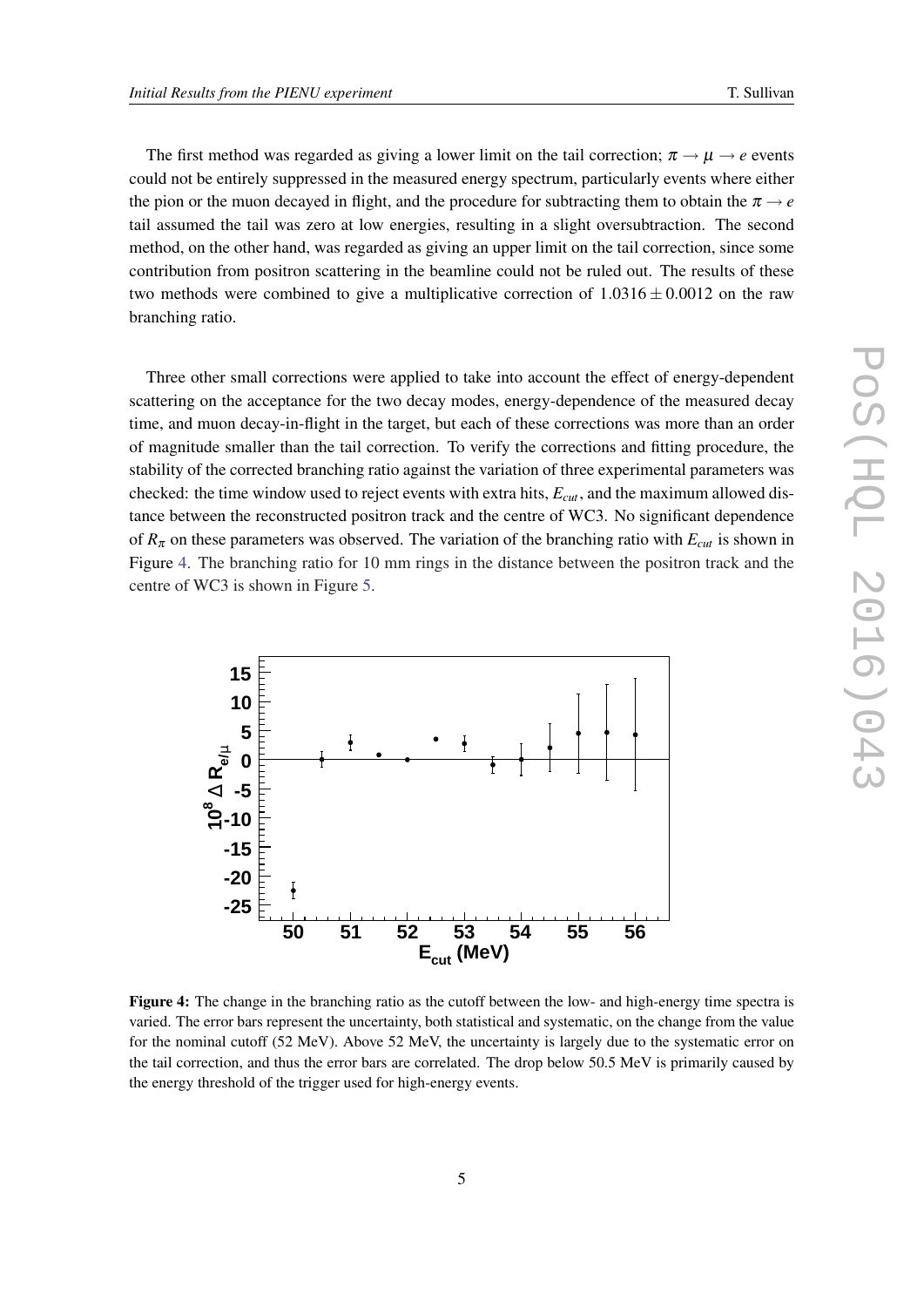<span id="page-6-0"></span>

Figure 5: The variation in the branching ratio as a function of the distance between the reconstructed positron track and the centre of WC3. Each point represents the difference between the branching ratio using events in a 10 mm ring, from the branching ratio using the nominal radius  $< 60$  mm cut. Both statistical and systematic uncertainties are included, but statistical uncertainty dominates; the error bars are therefore largely uncorrelated, since each point uses a statistically independent sample.

#### 5. Conclusions

Once these checks had been passed and all known sources of systematic error had been evaluated, the blinding factor was removed. After all corrections, the result *R*<sup>π</sup> = (1.2344 ±  $0.0023(stat) \pm 0.0019(syst)$ )· 10<sup>-4</sup> was obtained. The table of systematic uncertainties coming from the corrections is given in Table [2](#page-7-0). The result confirms charged lepton universality at the 0.1% level.

Analysis of the full data set is underway; The 2011 data set is about 1.5 times larger than the 2010 data set discussed here, and the 2012 data set is about five times larger. A first version of the 2011 analysis has been completed and is in the process of being checked; thus, it is not yet unblinded. The result is  $R_{\pi} = (1.2xxx \pm 0.0018(stat) \pm 0.0013(syst)) \cdot 10^{-4}$ . The 2012 analysis is still underway; the statistical error is 0.09%, but systematic effects still limit the precision. Combining all the data sets will result in a statistical error of 0.07%. Efforts to reduce the systematic error from the low-energy tail, in particular, are ongoing; to achieve the goal of 0.1% total error it must be reduced to the 0.05% level.

#### Acknowledgments

This work was supported by the National Sciences and Engineering Research Council and TRIUMF through a contribution from the National Research Council of Canada, and by the Research Fund for the Doctoral Program of Higher Education of China, by CONACYT doctoral fel-